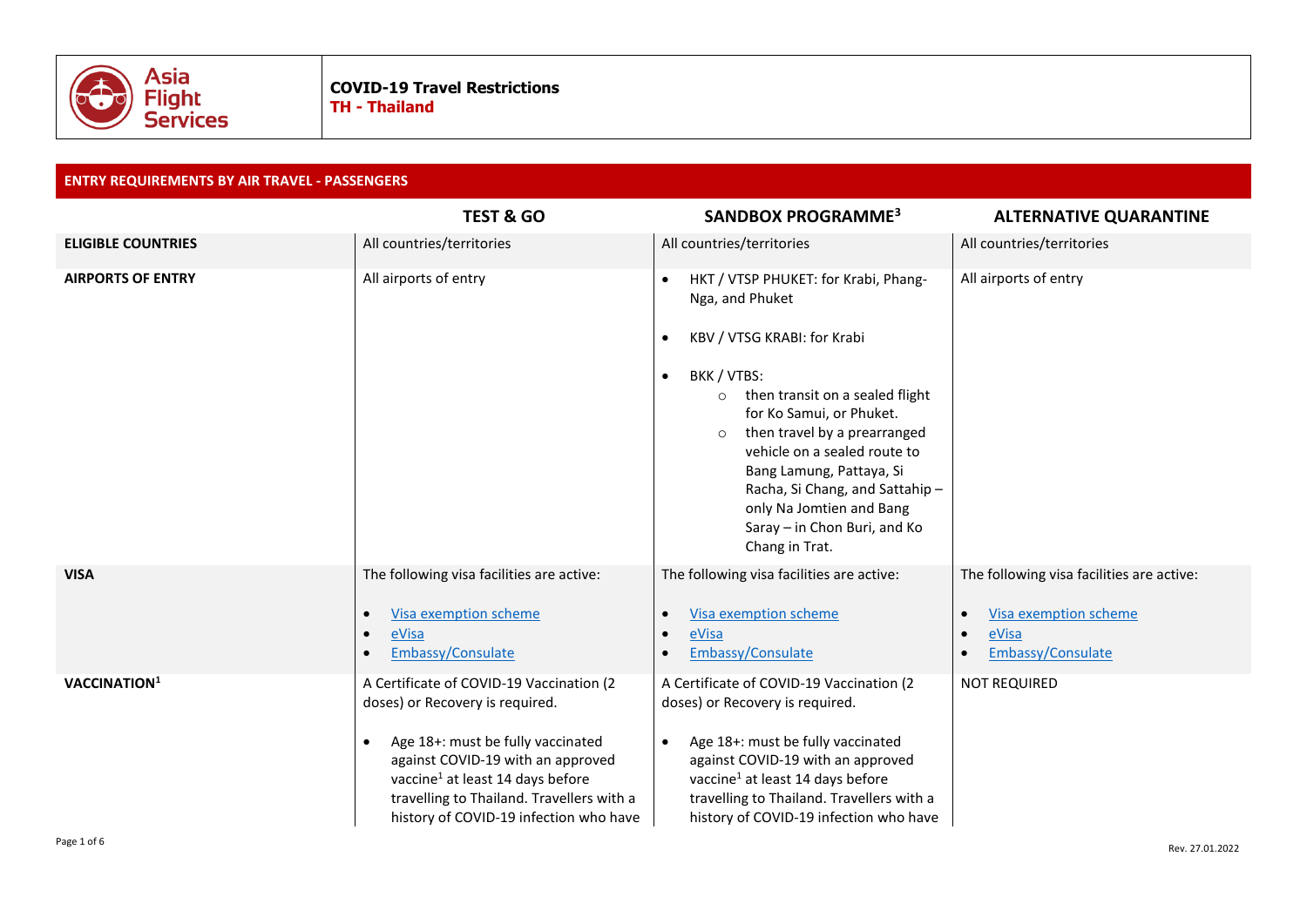

# **COVID-19 Travel Restrictions TH - Thailand**

recovered by medical treatment, and travellers who have received at least 1 dose of an approved vaccine after postinfection must have a certificate of COVID-19 recovery. • Age 12-17: travelling to Thailand unaccompanied must be vaccinated

with at least 1 dose of an approved vaccine. Travellers with a history of COVID-19 infection who have recovered by medical treatment, after postinfection must have a certificate of COVID-19 recovery.

Those travelling with parents or legal guardian are exempt from this requirement.

• Age 0-11: Must travel with parents or legal guardian. They are exempt from this requirement.

**QUARANTINE** Quarantine on Day 01 & Day 05 *(Can be done at different hotels, see below)* recovered by medical treatment, and travellers who have received at least 1 dose of an approved vaccine after postinfection must have a certificate of COVID-19 recovery.

• Age 12-17: travelling to Thailand unaccompanied must be vaccinated with at least 1 dose of an approved vaccine. Travellers with a history of COVID-19 infection who have recovered by medical treatment, after postinfection must have a certificate of COVID-19 recovery.

Those travelling with parents or legal guardian are exempt from this requirement.

• Age 0-11: Must travel with parents or legal guardian. They are exempt from this requirement.

No Quarantine *(must stay in the hotel until the arrival test result is available). Travels are restricted to the Sandbox area only, for 7 days*

10-day Quarantine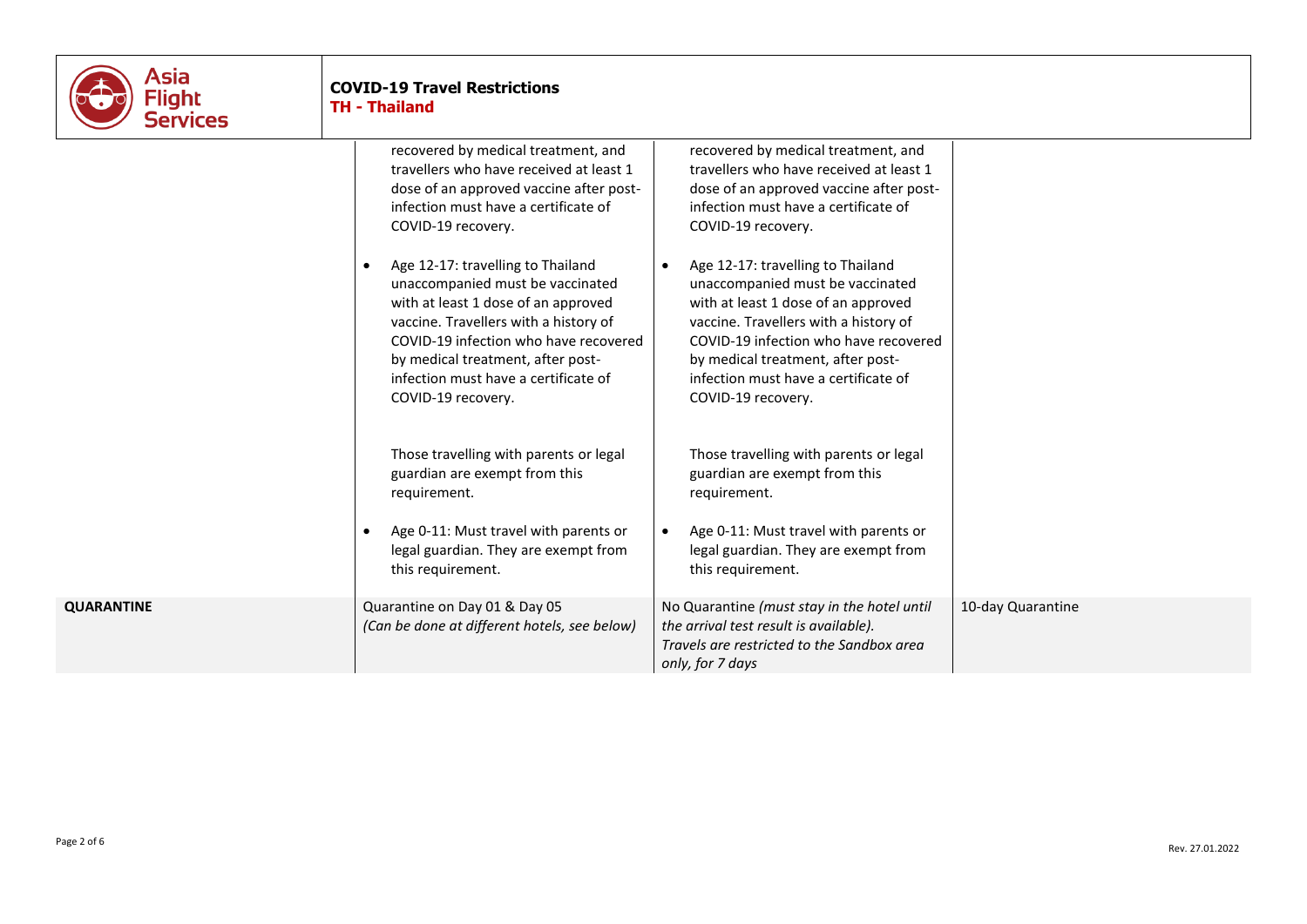| Asia<br>Flight<br>Services                                   | <b>COVID-19 Travel Restrictions</b><br><b>TH - Thailand</b>                                                                                                                                                                                                                                                                                                                                      |                                                                                                                                                                                                                                                                                                                                                                                                                                                                                                                                                                                                                                                                                                                        |                                                                                                                                                                                                                                       |  |
|--------------------------------------------------------------|--------------------------------------------------------------------------------------------------------------------------------------------------------------------------------------------------------------------------------------------------------------------------------------------------------------------------------------------------------------------------------------------------|------------------------------------------------------------------------------------------------------------------------------------------------------------------------------------------------------------------------------------------------------------------------------------------------------------------------------------------------------------------------------------------------------------------------------------------------------------------------------------------------------------------------------------------------------------------------------------------------------------------------------------------------------------------------------------------------------------------------|---------------------------------------------------------------------------------------------------------------------------------------------------------------------------------------------------------------------------------------|--|
| <b>ACCOMMODATION REQUIREMENTS<sup>2</sup></b>                | 2 separate nights booking in a SHA Extra<br>Plus (SHA++), AQ, OQ, or AHQ on Day 1 and<br>Day 5.<br>Travellers can book 2 different hotels on<br>Day 1 and Day 5. However, on both Day 1<br>and Day 5, they must stay inside the room<br>waiting for the RT-PCR test result is out.                                                                                                               | 7 nights booking in a SHA+ Hotel of the<br>Sandbox area.<br>Travellers to Krabi, Phang-Nga, or<br>$\bullet$<br>Phuket can change accommodation<br>twice within the first 7 days (can book 2<br>different hotels) within the province.<br>Travellers to Ko Samui, Ko Pha-ngan,<br>$\bullet$<br>and Ko Tao can change accommodation<br>3 times within the first 7 days (can book<br>3 different hotels). However, they must<br>stay the first night on Ko Samui and<br>must receive a negative result for their<br>first RT-PCR test, before being able to<br>change accommodation to other hotels<br>on either Ko Samui, Ko Pha-ngan, or Ko<br>Tao. Or they can choose to book 3<br>different hotels on Ko Samui alone. | 10 nights booking in an Alternative<br>Quarantine (AQ) accommodation or similar<br>government-approved facility.                                                                                                                      |  |
| PREARRANGED TRANSFER FROM THE<br><b>AIRPORT TO THE HOTEL</b> |                                                                                                                                                                                                                                                                                                                                                                                                  | The hotel booking for the first night shall include a prearranged transfer from the airport to the hotel.                                                                                                                                                                                                                                                                                                                                                                                                                                                                                                                                                                                                              |                                                                                                                                                                                                                                       |  |
| <b>MEDICAL INSURANCE</b>                                     | Travellers must possess an insurance policy with a minimum coverage of USD 50,000.<br>The certificate of insurance shall state the insurance coverage including the coverage of treatment for COVID-19 disease. Further<br>information can be found at http://covid19.tgia.org.<br>Thais and foreign expatriates under Thailand's national healthcare coverage are exempt from this requirement. |                                                                                                                                                                                                                                                                                                                                                                                                                                                                                                                                                                                                                                                                                                                        |                                                                                                                                                                                                                                       |  |
| <b>PRE-ARRIVAL NEGATIVE COVID-19 TEST</b>                    | Age 6+: A Medical Certificate with a RT-<br>$\bullet$<br>PCR lab result indicating that COVID-19<br>is not detected, issued within 72 hours<br>before departure.<br>Below Age 6: Not required.<br>$\bullet$                                                                                                                                                                                      | Age 6+: A Medical Certificate with a RT-<br>$\bullet$<br>PCR lab result indicating that COVID-19<br>is not detected, issued within 72 hours<br>before departure.<br>Below Age 6: Not required.                                                                                                                                                                                                                                                                                                                                                                                                                                                                                                                         | Age 6+: A Medical Certificate with a RT-<br>PCR lab result indicating that COVID-19<br>is not detected, issued within 72 hours<br>before departure. Thai nationals are<br>exempt from this requirement.<br>Below Age 6: Not required. |  |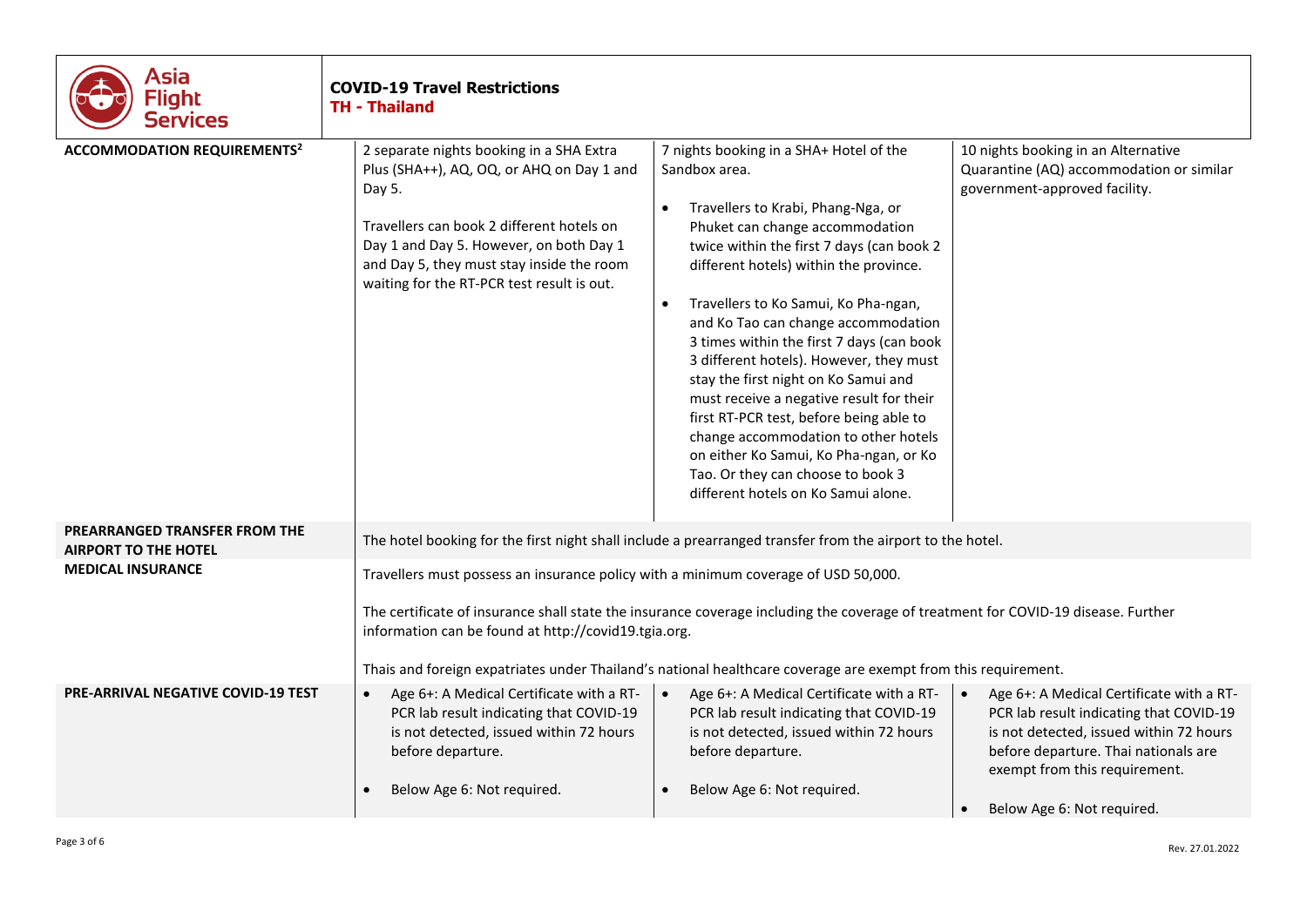| Asia<br>Flight<br>Services                            | <b>COVID-19 Travel Restrictions</b><br><b>TH - Thailand</b>                                                                                                                                               |                                                                                                                                                                                                                                          |
|-------------------------------------------------------|-----------------------------------------------------------------------------------------------------------------------------------------------------------------------------------------------------------|------------------------------------------------------------------------------------------------------------------------------------------------------------------------------------------------------------------------------------------|
|                                                       |                                                                                                                                                                                                           |                                                                                                                                                                                                                                          |
| <b>POST-ARRIVAL COVID-19 TEST</b>                     | Below Age 6: a saliva test will be<br>$\bullet$<br>$\bullet$<br>performed on Day 1.<br>performed on Day 1.                                                                                                | Below Age 6: a saliva test will be<br>Below Age 6: a saliva test will be<br>performed on Day 1.                                                                                                                                          |
|                                                       | Age 6+: Two RT-PCR tests performed on<br>$\bullet$<br>$\bullet$<br>Day 1 and 7.<br>Day 1 and 5.                                                                                                           | Age 6+: Two RT-PCR tests performed on<br>Age 6+: Two RT-PCR tests performed on<br>Day 1 and 8-9.                                                                                                                                         |
|                                                       | The second RT-PCR test will not be<br>required if the traveller's length of stay<br>is less than 5 nights, or his/her<br>scheduled international departure date<br>out of Thailand is on Day 5 or before. | Krabi, Phang-Nga and Phuket: Travellers<br>The two RT-PCR tests shall be prepaid<br>can reserve and prepay for the 2 RT-<br>via the quarantine hotel.<br>PCR tests via www.thailandpsas.com<br>(2,100 Baht/test, or 4,200 Baht/2 tests). |
|                                                       | The two RT-PCR tests shall be prepaid<br>via the quarantine hotel.                                                                                                                                        | Surat Thai (Ko Samui, Ko Pha-ngan, and<br>Ko Tao): Travellers can book and prepay<br>for the 2 RT-PCR tests when booking<br>and prepaying for accommodation at                                                                           |
|                                                       | Krabi, Phang-Nga and Phuket: Travellers<br>can reserve and prepay for the 2 RT-<br>PCR tests via www.thailandpsas.com<br>(2,100 Baht/test, or 4,200 Baht/2 tests).<br>Ko Pha-ngan, or Ko Tao.             | SHA++ hotels (2,200 Baht/test, or 4,400<br>Baht/2 tests). The first test will be<br>conducted at Samui International<br>Airport, and the second test at any of<br>the designated hospitals on Ko Samui,                                  |
| <b>THAILAND PASS</b>                                  | All travellers must apply for a Thailand Pass<br>at https://tp.consular.go.th/<br>at https://tp.consular.go.th/                                                                                           | All travellers must apply for a Thailand Pass<br>All travellers must apply for a Thailand Pass<br>at https://tp.consular.go.th/                                                                                                          |
| <b>MOBILE APP</b>                                     | All travellers must download and install the<br>MorChana application. Android Apple.<br>MorChana application. Android Apple.                                                                              | All travellers must download and install the<br>All travellers must download and install the<br>MorChana application. Android Apple.                                                                                                     |
| <b>DOMESTIC TRAVELS</b><br>After mandatory quarantine | Travellers must show a proof of negative RT-<br>above-mentioned eligible Sandbox<br>PCR test result.<br>destinations, travellers must obtain a                                                            | Travellers must show a proof of negative RT-<br>After having stayed the first 7 days in the<br>PCR test result.<br>'Release Form' from their accommodation                                                                               |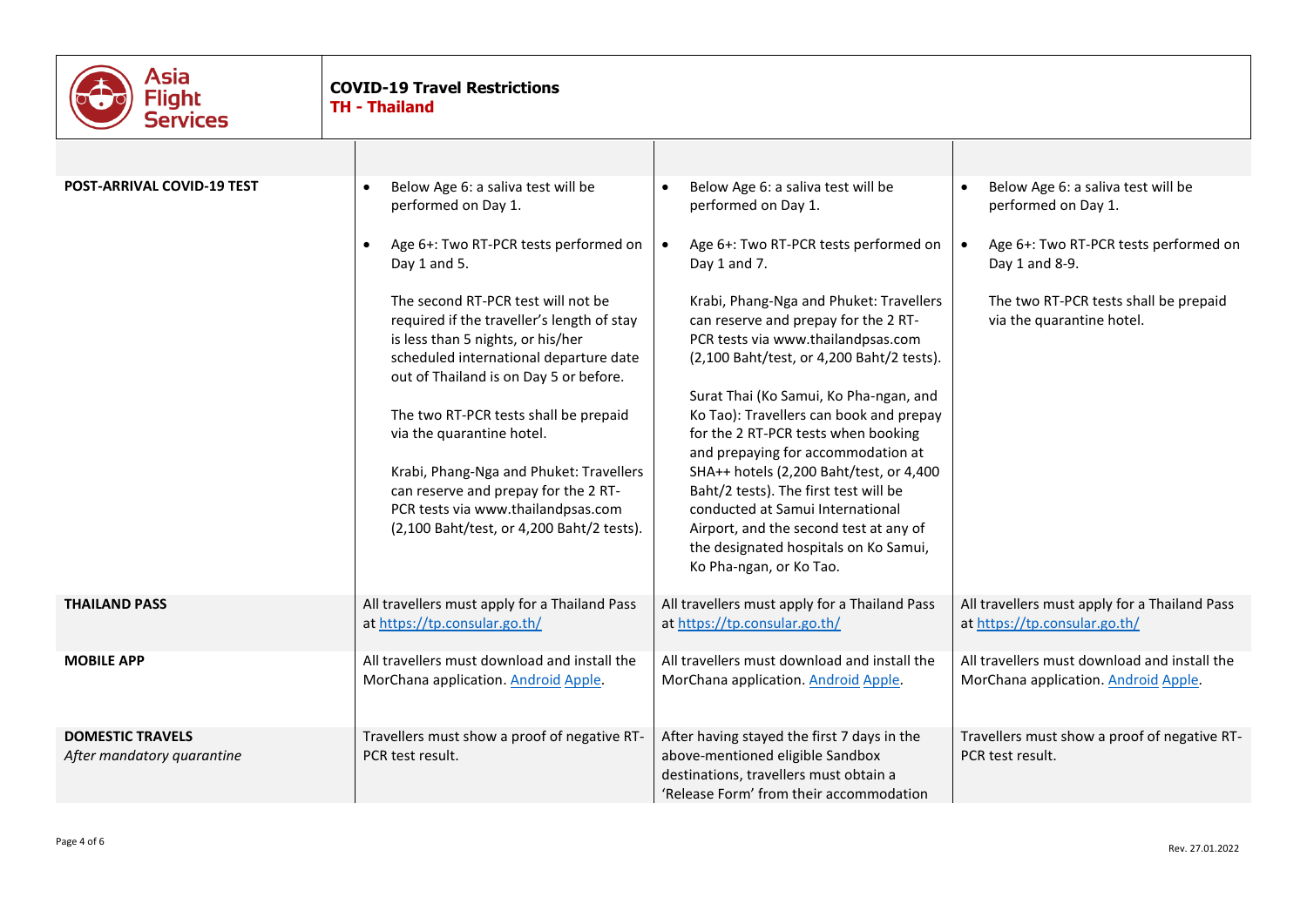| <b>Asia</b><br>Flight<br><b>Services</b> | <b>COVID-19 Travel Restrictions</b><br><b>TH - Thailand</b> |                                                                                                                          |  |
|------------------------------------------|-------------------------------------------------------------|--------------------------------------------------------------------------------------------------------------------------|--|
|                                          |                                                             | and from Day 8 they are free to go<br>anywhere in Thailand.<br>They must show a proof of negative RT-PCR<br>test result. |  |

### **<sup>1</sup> VACCINATION REQUIREMENTS**

Travelers must present a vaccination certificate that meets all following conditions:

a) A vaccine validated by the Thai Ministry of Health, with the numbers of doses and minimum time between injections as follows:

- Sinovac (2 doses, 2 weeks)
- AstraZeneca (2 doses, 4 weeks)
- Johnson & Johnson (1 dose)
- Pfizer (2 doses, 3 weeks)
- Moderna (2 doses, 4 weeks)
- Sinopharm (2 doses, 3 weeks)
- Sputnik V (2 doses, 3 weeks)

Note: the combination of vaccines is allowed.

b) The last injection must be dated at least 14 days before you travel, starting the day after the second injection (as Day 1) until the day you depart from the first airport.

Travelers who are vaccinated with a single dose and have recovered from Covid-19 must present a medical certificate attesting the recovery from Covid-19 as well as the certificate of one dose of vaccine injected after the positive Covid-19 test result.

#### **<sup>2</sup>QUARANTINE HOTELS**

- a) Hotels List
	- Alternative Quarantine (AQ):<https://docs.google.com/spreadsheets/d/1z9a0-ROZXm1OJX13LHxkanKCS0h5O60sCfhx5LuMHoY/edit#gid=2132420569>
	- SHA Extra+ [: https://web.thailandsha.com/shaextraplus](https://web.thailandsha.com/shaextraplus) &<https://www.shathailand.com/>
- b) Booking Channels